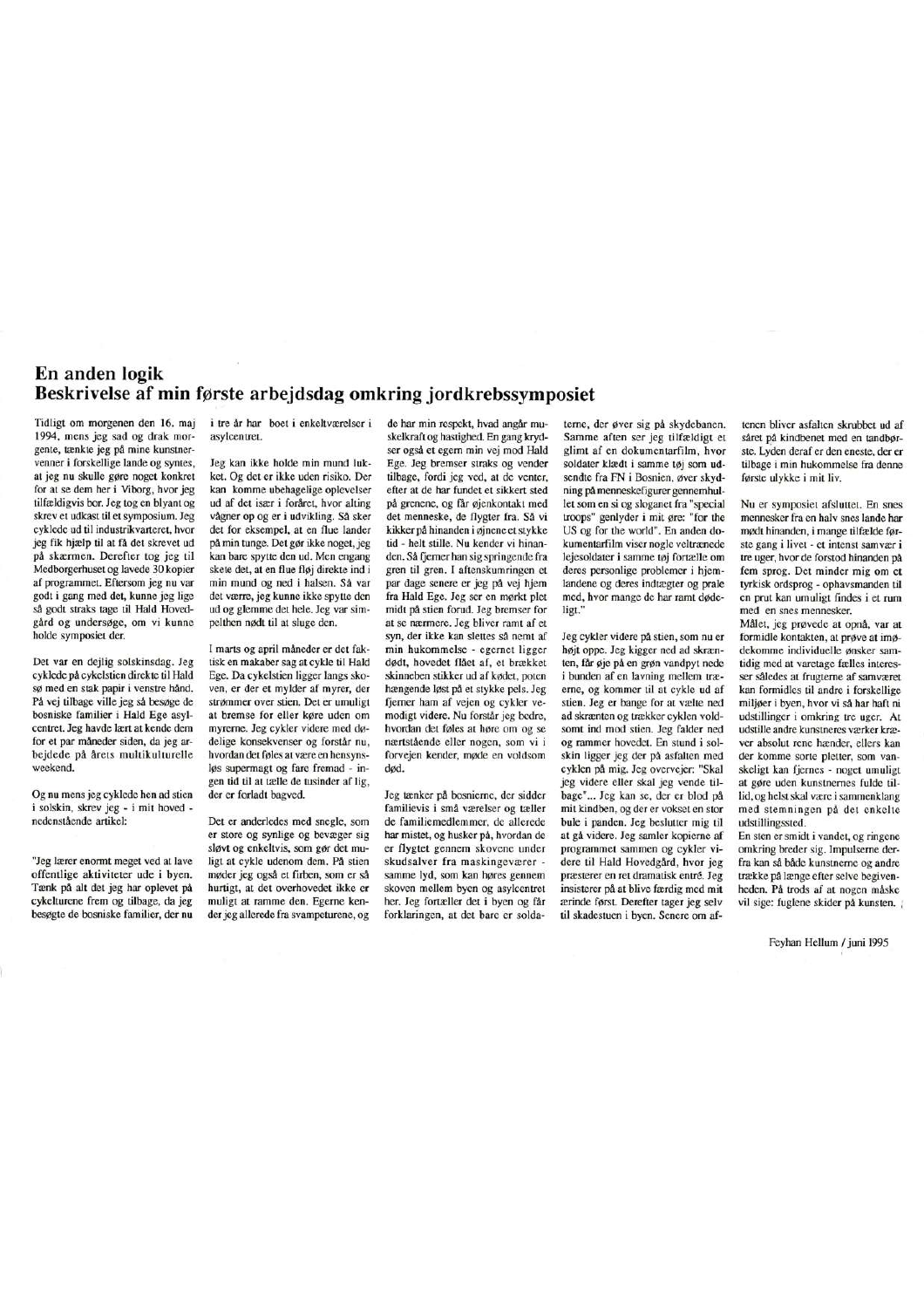## Another Mentality

## Description of My First Working Day about Art Symposium in Denmark

Early in the morning on 16. of May 1994, I sat and drank morning tea thinking about my friends in the art world in different countries and I thought now I should do something concrete to see them in Viborg, the town where by chance I am dwelling in. I took a pencil and made a draft of a symposium. I biked out to the industry district where a printer friend helped me to write it out on the screen. Then I went to the Community House and made 30 copies of the programme. As I already was in full swing I could as well go to Hald Hovedgaard (a culture center)and find out if we could hold the symposium there.

It was a nice sunny day. I biked on a nature path directly to Hald Lake with the heap of paper in my left hand. On the way back I intended to visit the Bosnian families at the Hald Refugee Center. I had made acquaintance with them a few months earlier, that time I worked on the Multicultural Weekend of the year.

And now while I was biking on the path in sunshine I wrote this article in my mind:

I gain considerable amount of experience arranging social activities out there in the town. Think of all I see on the bike tours to and fro visiting the Bosnian families who by then have been living three years in single rooms at the refugee center.

I cannot hold my mouth shut. And it is not without risk. There might come unpleasant consequences of that, especially in the springtime, when everything is waking up and growing. So it happens for example that a fly lands on my tongue. It doesn't matter, I can spit it out. But once a fly flew directly into my mouth and down in my throat.That was worse, as I couldn't spit it out, I simply had to swallow it down.

In March and April it is actually a macabre affair to bike to Hald Ege. As the path follows along the plantation, there are swarms of ants crossing over the path. It is impossible to avoid them by braking or maneuvring around the ants. I bike on with fatal consequences and understand now how it feels to be a reckless superpower and ride on – no time to count the thousands of corpses left behind.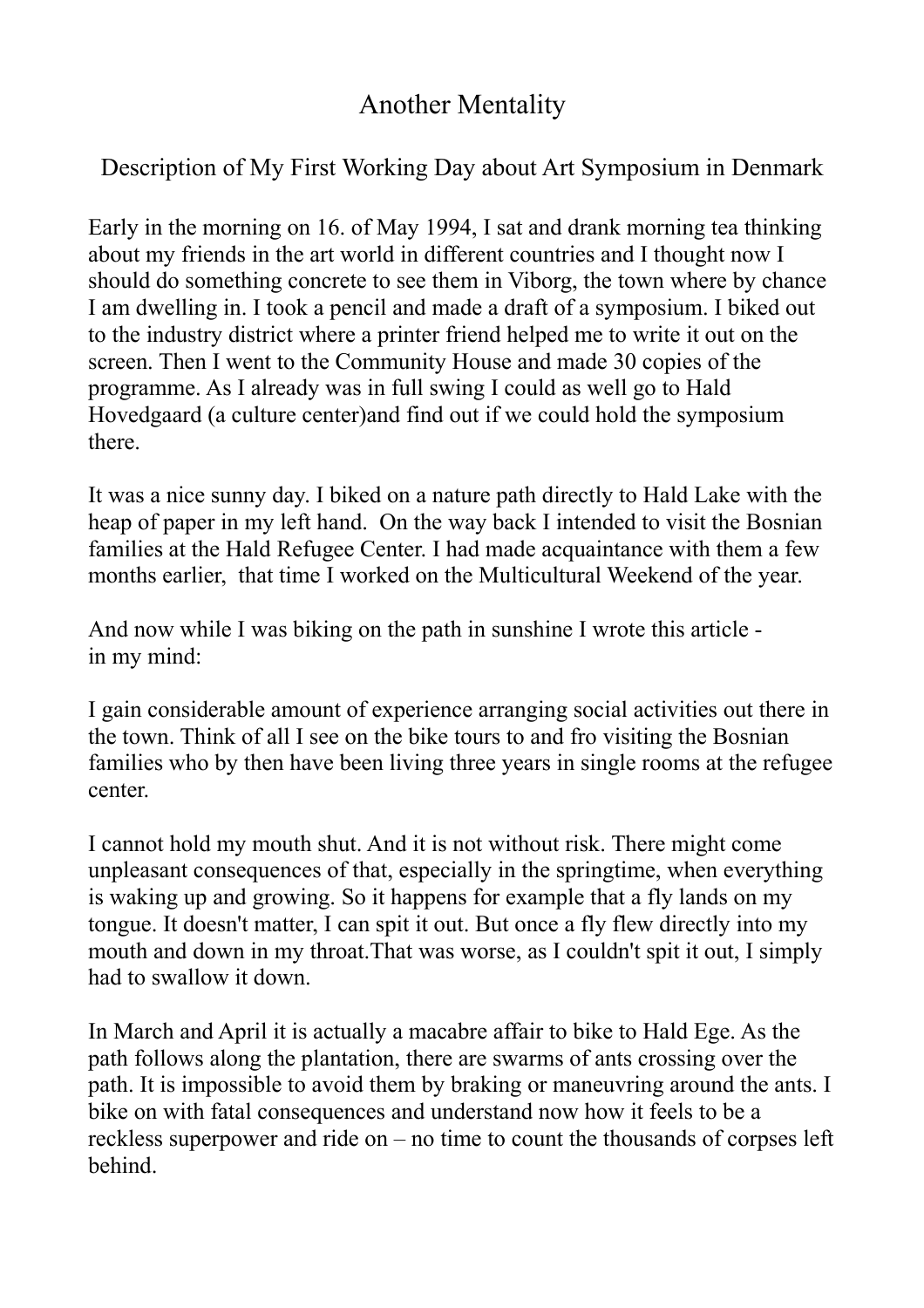It is different with the snails, which are big and visible and move slowly and one by one, so it is possible to bike avoiding them. On the path I once also met a lizard, which was so quick, that it is not at all possible to hit it. I know squirrels already from mushroom tours, and they have my respect regarding their agility and speed. Once I met a squirrel on my way to Hald Ege. I stopped immediately and turned back, because I know , they wait a while after they find a secure place on the branches, and get in eye contact with the person they run away from. So we look at each other in the eyes for a while – completely still. Now we know each other. Then he moves away jumping from one branch to another. One evening I was on my way home from Hald Ege.I saw a dark spot in the middle of the path ahead. I stopped to see closer. I am confronted with a scene which cannot be erased so easily from my memory – the squirrel lies dead, the head ripped off, a broken shinbone sticking out of the flesh, the paw hanging loose on a piece of fur. I removed it from the path and biked on in sorrow. Now I understand better how it feels to hear about and see a relative or someone we know, who met a violent death.

I am thinking about the Bosnian,whole families living in small rooms and counting the family members they already missed, or remembering how they escaped through the forests under the shots bursting from machine guns – same noise which is heard through the plantation between the refugee center and the town.I told about it in the town and got an explanation, that it was just the soldiers who exercised shooting near the center at the shooting booth. Same evening, I saw by chance an excerpt from a documentary film, where soldiers in the same uniforms as the sent FN troops in Bosnia, exercising shooting on man figures perforated like a colander and heard the slogan of "special troops" ecchoing in my ear "For the US and for the world". Another documentary film shows some well-trained mercenaries in the same uniforms tell about their homelands and their income and brag about how many they hit dead."

I am biking on the path which is now ascending. I look down the side and see a green waterhole at the bottom between the trees, and drive out of the path. I fall down and hit my head. I am lying there on the asphalt with the bike on me. I am thinking "Shall I go ahead or shall I turn back"...I can see there is blood on my cheekbone and there is swollen a bump on my forehead. I collect the copies of the programme and bike to Hald Hovedgaard where I perform a dramatical entry. I insist on explaining my main errand there. Then I visit first aid back in the town. Later in the evening the asphalt is brushed clean off the wound on my cheek with a toothbrush. The sound of this is the only memory I have of this first accident in my life.